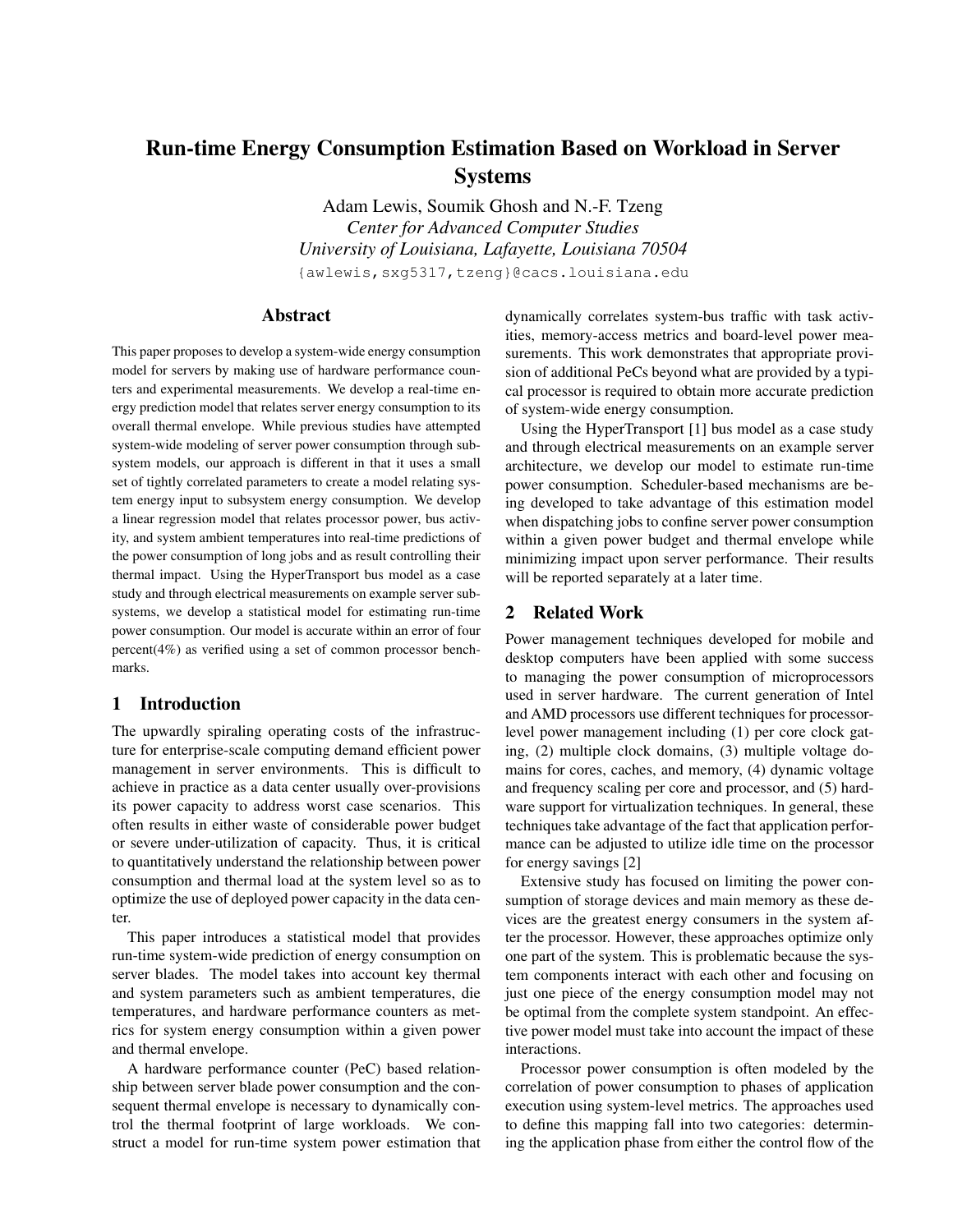application or performance counter signatures of the executed instructions or operating system metrics [2][3][4][5]. Attempts have been made to reconcile these approaches by mapping programs phases to events [6]. The most common technique used to associate PeCs and/or operating systems metrics to energy consumption use linear regression models to map the collected metrics to the energy consumed during the execution of a program [2][5][7].

The power model must also take thermal issues into account. Management of thermal issues is complicated by the existence of multiple cores per processor. Recent advances in processor design permit thermal management to occur on a per core and per processor basis. An analysis of the impact of multi-core processors can be found in [8].

# 3 The Model

Our model considers a single server blade as a closed blackbox system. The black-box system model lets us converge upon an upper bound of the thermal, energy, and power envelopes of the system. We develop our model by measuring the energy input into the system as a function of the work done by the system in executing its computational tasks and residual thermal energy given off by the system in doing that work. It is important to note that we are trying to establish an energy relationship between the workload and the overall thermodynamics of the system.

We begin by considering the power supplied into the server at the output of the power supply unit. Having a measure of this input power gives us a handle over the total current distribution across various voltage domains and into the various sub-systems of the server. Current sensors with readable counters at the outputs of the power supply as performance counters would immensely aid in dynamically tracking DC power drawn into the system that varies according to the system load.

The DC power is delivered in the domains of +/-12 V, +/-5V, and +/- 3.3V [9]. Most power supplies limit the total power delivered through the 5V and 3.3V lines to about 20% of the rated power supply  $(P_R)$ . Now assuming each of the voltage lines  $v_k(t)$  draws current  $i_k(t)$ , then each line draws an instantaneous power of  $p_k(t) = v_k(t) \cdot i_k(t)$ . If a voltage domain has  $M$  DC lines as output, the board has  $N$  voltage domains and the total power delivered into the system in time interval  $t_2$  to  $t_1$  is:

$$
E_{dc} = \int_{t_1}^{t_2} \sum_{j=0}^{N} \sum_{k=0}^{Mj} v_k(t) \cdot i_k(t) dt \tag{1}
$$

with the constraint on the 3.3V and 5V lines that maximum power consumed is less that  $0.2 \times P_R$ . Thus, in our 450W rated system, the power delivered by the 3.3V and 5V lines is capped at 90W.

This energy delivered to the system  $E_{dc} = E_{system}$  can be expressed as a sum of energy component contributed by the different sub-systems in the server blade. We define five energy consumption components within a system: (1)  $E_{proc}$ : Energy consumed in the processor due to all computations, (2)  $E_{mem}$ : Energy consumed in the DDR SDRAM chips, (3)  $E_{em}$ : Energy consumed by the electromechanical components in the server blade, (4)  $E_{board}$ : Energy consumed by peripherals that support the operation of the board., and (5)  $E_{hdd}$ : Energy consumed by the hard disk drive during the server's operation. Note that  $E_{em}$  includes the fans and optical drives but  $E_{hdd}$  is separate as one can dynamically compute the HDD's power consumption.  $E_{board}$  includes all devices in the multiple voltage domains across the board, including chipset chips, voltage regulation, bus control chips, connectors, interface devices, and etc. Mostly these are covered in the 3.3V and 5V domains.

#### 3.1 Processor Energy Consumption

Our processor model aims to treat the processor as a black box, whose energy consumption is a function of its work load, and the work done manifests as the core dietemperature and system ambient temperature (measured at a system level by ipmitool through sensors in the path of the outgoing airflow from the processor). A practical issue with trying to estimate processor power using a large number of PeCs is that there are only a limited number of PeCs that tools like cpustat can track simultaneously. In order to track the energy-thermal load relationship for a job, we had to develop a model with the least number of PeCs that would accurately reflect the energy consumptionthermal load relationship.

Given the AMD Operton processor architecture connected in a dual core configuration shown in Figure 1, we consider traffic on the HyperTransport buses as representative of the processor work load and reflecting the amount of data being processed by a processor or any of its cores. The HT2 bus is non-coherent and connects one of the two processors to the Southbridge (whereas the Northbridge is inside the Opteron processor). Thus, traffic on the HT2 bus reflects hard-disk and network traffic. The model therefore scales when considering the effect of network traffic and heavy disk I/O based jobs. HT1 is a coherent bus between the two SMP processors and PeCs on that bus give an accurate reflection on the processing load of cores executing jobs. Per-core die temperature readings and, consequently, ambient temperature per processor are thus greatly affected by the number of transactions over the HT buses. We also include L2 cache misses as one of our variables (to be explained in Section 3.2).

Thus the total processor power consumption to reflect the thermal change due to workload can be expressed as:

$$
P_{\text{proc}} = H \cdot X \tag{2}
$$

$$
= [\beta_0 \cdots \beta_{10}]^T \cdot [Var_0 \cdots Var_{10}]^T \qquad (3)
$$

where  $X$  vector contains the following variables: ambient temperatures and die temperatures for processors 0 and 1, HT1 and HT2 transactions, and L2 cache misses per core. The popularity of HyperTransport in server and high performance computing platforms based on AMD, IBM, nVidia,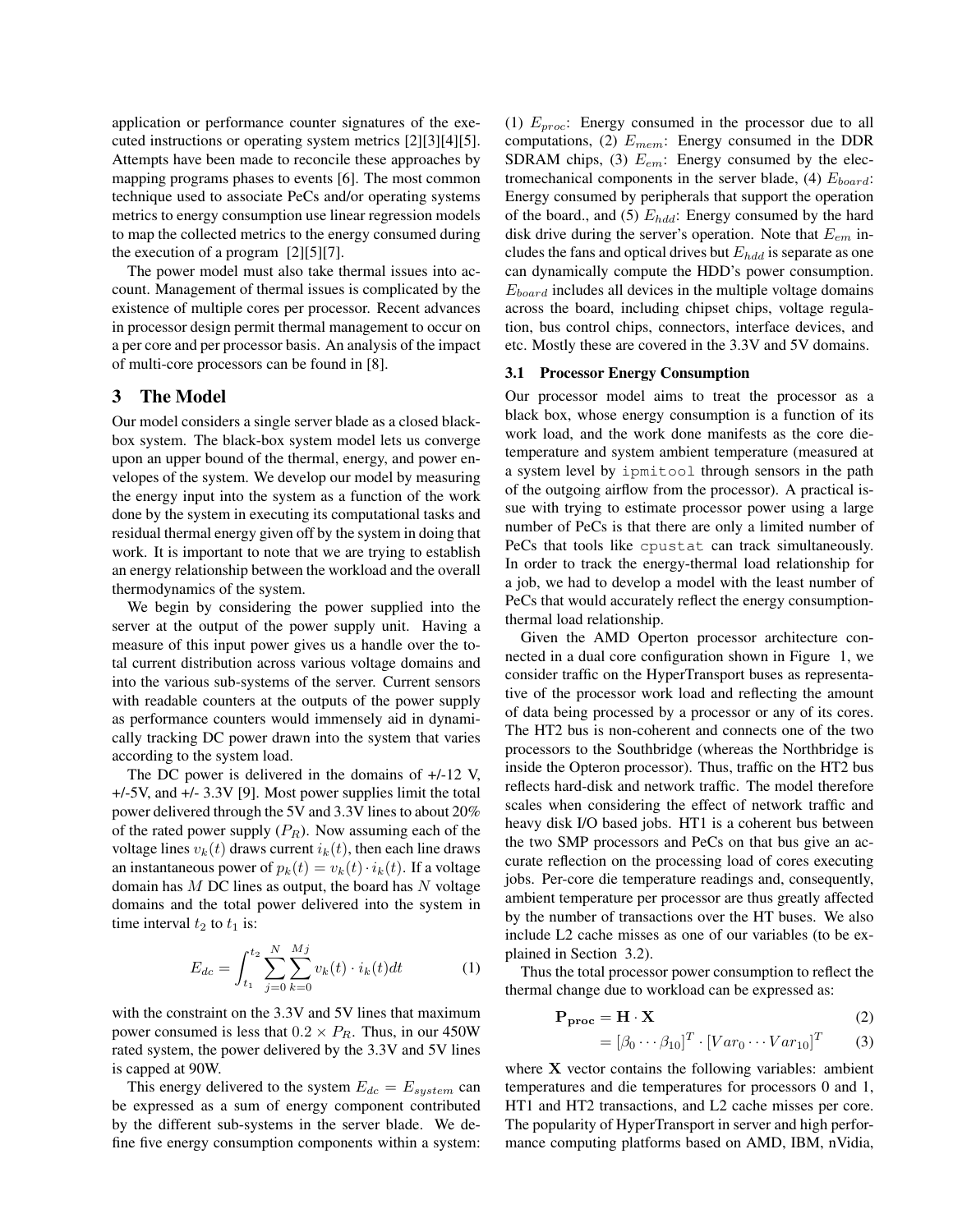

Figure 1: Dual-core AMD Opteron based server architecture.

Altera, and Cray processors makes the model applicable to a wide variety of platforms.

# 3.2 DRAM Energy

Energy consumed by the DRAM banks can be computed by a combination of measuring the counts of the highest level cache miss in the processor combined with the DRAM Read/Write power along with the DRAM background power(activation power). As illustrated in [10], DRAM background power and activation power can be obtained from the DRAM datasheets. For a single DRAM in our case, a total of 493mW would be consumed. However, given the number of L2 cache misses per second when a job is running on a certain core (over 22M / sec at the peak of bzip2 SPEC2006 benchmark), a significant amount of heat is generated from the DRAM chips. The thermal airflow proximity of the DRAM banks to their respective processors makes it possible for us to combine the energy consumption and the consequent thermal output of the memory banks with the processor ambient temperature. This value is reported by IPMI and we combine it into our regression model.

#### 3.3 Hard Disk Energy

The energy consumed by the hard disk while operating, can be approximated to give an upper bound on the energy consumption of the hard disk using a combination of performance counters and drive ratings. In our server, Hitachi's 7200 RPM, 250GB SATA hard disk [11] is used. We can achieve a crude but simple model based on the typical power consumption data of the hard disk and performance counters.

The utility iostat can be used to measure the number of read and writes per second to the disk as well as the kilobytes read from and written to the disk. Based on this performance counter, we can compute an approximate disk power consumption  $E_{hdd}$  value as :

$$
E_{hdd} = P_{spin-up} \times t_{su} + P_{read} \sum N_r \times t_r
$$

$$
+ P_{write} \sum N_w \times t_w + \sum P_{idle} \times t_{idle}
$$
 (4)

where  $P_{spin-up}$  is the power required to spin-up the disk from 0 to full rotation ( $\approx 5.25W$  max.).  $t_{su}$  is the time required to achieve spin up (typically about 10s).  $P_{idle}$  is typically 5W.  $P_{read}$  is the power consumed per kilobyte of data read from the disk.  $N_r$  is the number of kilobytes of data read in time-slice  $t_r$  from the disk.  $P_{read}$  and  $P_{write}$ can be computed to be approximately  $13.3\mu W/K$  byte and  $6.67 \mu W$ /Kbyte.

# 3.4 Electromechanical Energy

The quantity  $E_{em}$  in our model takes into account the energy consumed by the cooling fans in the server as well as the optical drives. In our case, no performance counters are available for the optical drive energy measurements and they are obtained from measurements but could easily be obtained using current sensors at the DC output of the power supply. Power drawn by the fans for cooling can be given by the following equation [12]:

$$
P_{fan} = P_{base} \cdot \left(\frac{RPM_{fan}}{RPM_{base}}\right)^3 \tag{5}
$$

 $P_{base}$  in this case defines the base of the unloaded system. In our system that is the power consumption of the system when running only the base operating system and no other jobs. That value is obtained experimentally by measuring the current drawn on the  $+12V$  and  $+5V$  lines, using a current probe and an oscilloscope. IPMI sensors [13] easily collect fan RPM data, and hence it is possible to quantify the electrical power consumption in the system. Thus,

$$
E_{em} = \sum P_{fan} \times t_{ipmi-slice} + \sum P_{optical} \times t
$$
 (6)

#### 3.5 Board Components

The quantity  $E_{board}$  captures the energy required by the support chipsets and usually fall in the 3.3V and 5V power domains. In our case we obtain this value using current probe based measurements. However, as in earlier cases, current sensors for the power lines going into the board can provide instantaneous energy draw from the power supply. The processor, disk, fan, and optical-drive power lines are excluded here. For our server, at most 28 additional current sensors might be required for the entire blade [9]. Thus:

$$
E_{board} = \left(\sum V_{pow-line} \times I_{pow-line}\right) \times t_{timeslice} \quad (7)
$$

## 3.6 Combined Model

The total energy consumed by the system for a given computational workload is modeled as a function of these metrics as:

$$
E_{system} = \alpha_0 (E_{proc} + E_{mem}) + \alpha_1 E_{em}
$$

$$
+ \alpha_2 E_{board} + \alpha_3 E_{hdd}
$$
(8)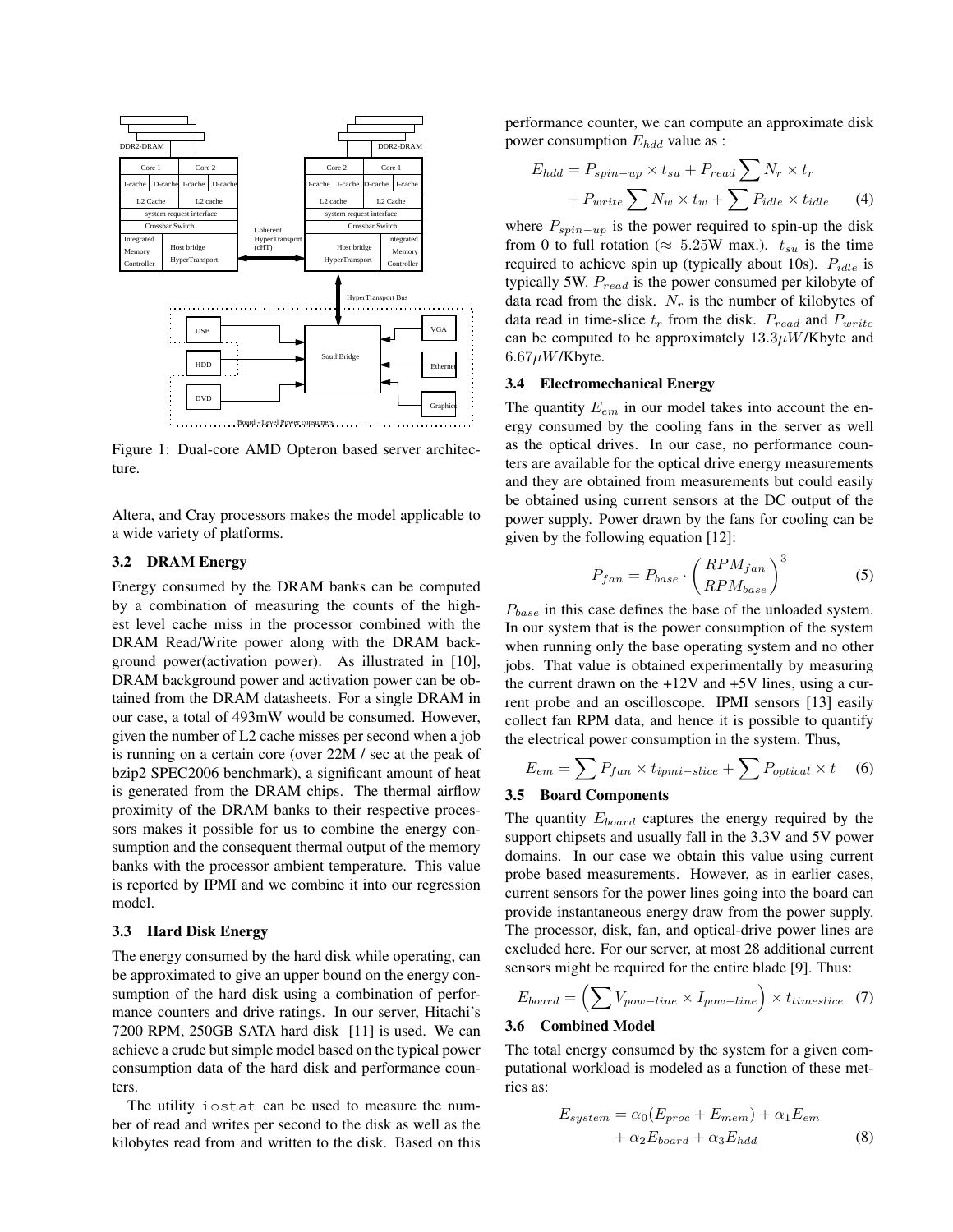where  $\alpha_0, \alpha_1, \alpha_2$ , and  $\alpha_3$  are unknown constants that are determined through linear regression analysis and remain constant for any given server architecture.

## 4 Application and Evaluation of Model

The power model was calibrated to the SUT by executing eight benchmarks from the SPEC CPU2006 benchmark suite: bzip2, cactusadm, gromac, lbm, leslie3d, mcf, omnetpp, and perlbench [14]. The power consumed is measured with a WattsUP [15] power meter connected between the AC Main and System Under Test (SUT). The internal memory of the power meter is cleared at the start of the run and the measures collected during the run are downloaded after the run completes from the meter's internal memory into a spreadsheet.

Current flow on the different voltage domains in the server is measured using an Agilent MSO6014A oscilloscope with one Agilent 1146A current probes per system power domain (12v, 5v, and 3.3v). This data is collected from the oscilloscope at the end of the execution of a benchmark and stored in a spreadsheet on the test host.

Five classes of metrics are sampled at 5 second intervals during the experiment: (1) CPU temperature for all processors in the system, (2) Ambient temperature in the computer case measured in one more locations using the sensors provided by server manufacturer, (3) the number of completed transactions processed through the system bus, (4) the number of misses that occur in the L2 cache associated with each CPU core in the system, and (5) the amount of data transferred to/from disk.

System data is collected from the system baseboard controller using the IPMI interface and the Solaris iostat utility. Processor performance counters are collected on a system-wide basis using the Solaris cpustat utility.

|  |  | Table 1: Overall Regression Model |  |
|--|--|-----------------------------------|--|
|--|--|-----------------------------------|--|

| rable 1. Overall Regression model |          |                            |  |
|-----------------------------------|----------|----------------------------|--|
|                                   | Coeff.   | Variable                   |  |
| $\beta_0$                         | 22.80147 |                            |  |
| $\beta_1$                         | 0.73758  | Ambient Temp0              |  |
| $\beta_2$                         | 0.00580  | Ambient Temp1              |  |
| $\beta_3$                         | 0.00002  | CPU0 Die Temp              |  |
| $\beta_4$                         | 0.10895  | CPU1 Die Temp              |  |
| $\beta_5$                         | 0.00383  | HT1 Bus X-Actions          |  |
| $\beta_6$                         | 0.00001  | HT2 Bus X-Actions          |  |
| $\beta_7$                         | 7.36579  | L1/L2 Cache Miss for Core0 |  |
| $\beta_8$                         | 1.18173  | L1/L2 Cache Miss for Core1 |  |
| $\beta_9$                         | 1.18173  | L1/L2 Cache Miss for Core2 |  |
| $\beta_{10}$                      | 1.38849  | L1/L2 Cache Miss for Core3 |  |
| $\beta_{11}$                      | 0.00001  | Disk bytes read            |  |
| $\beta_{12}$                      | 0.16657  | Disk bytes written         |  |

The collected data was consolidated using the arithmetic mean (average) and geometric means of the data sets. Trial models were constructed using each method and a statistical analysis of variance (ANOVA) was performed to determine which model generated the best fit to the collected

Table 2: ANOVA for Consoldated Model Source df SS MS F P Regr 12 2947.92 245.66 939.56 0.00 Resid 400 104.59 0.26 Total 412 3052.50 R-sq 0.97 Adj. R-sq 0.97

data.The model was verified by examining the predicted results for each benchmark against the data collected in the calibration test (Fig. 2). A comparison between the predicted CPU power consumption and the ambient temperatures is shown in Fig. 3. The mean error per benchmark ranged from [1.35, 2.30] Watts with median values in the range of [0.83, 2.40] watts and standard deviation between [0.80, 1.5] watts.

### 4.1 Discussion

The consolidated model is attempting to predict for all benchmarks. Given the large volume of data generated thorough the different logging mechanisms, it is nearly impossible to discard bad data. Using the geometric mean as discussed in the previous section helps to smooth out some of the errors introduced in the cases. However, the diversity of the benchmarks used means that some discrepancies arise within variables where we expect to see tight correlations, This, the model predicts well in some cases and not in others. The worst error is no more than the four present reported above.

Also, the asymmetry of the  $\beta$ -coefficients for tightly correlated variables (HT1Scaled and HT2Scaled, for example) leads us to believe non-linear relationships may exist among these variables. Therefore, future work needs to consider the impact of use of non-linear regression models together with hardware performance counters.

Another observation from the model pertains to the placement of the temperature sensors in the server. Ambient Temp0 reflects more of the hot air flow due to the server design. This illustrates that for different server designs the factors controlling the thermal envelope will be accurately reflected in the model. Thus, we would expect to see a more symmetric set of coefficients for Ambient Temp0 and Ambient Temp1 had the placement of the sensors been more balanced in the server.

In terms of measuring performance counters, we have used the Solaris 10 cpustat, iostat, and ipmitool utilities. Of these, iostat and ipmitool are available across all UNIX-based operating systems commonly used in data centers. cpustat is a Solaris specific utility but is already being ported to Linux. In future work, it is planned to use tools like dtrace and oprofile for more controllable and tunable performance parameters which have major impacts on system-wide and processor wide power consumption.

The computation methodology used in this paper can be extended to other architectures. For example, we would measure Xeon performance coun-